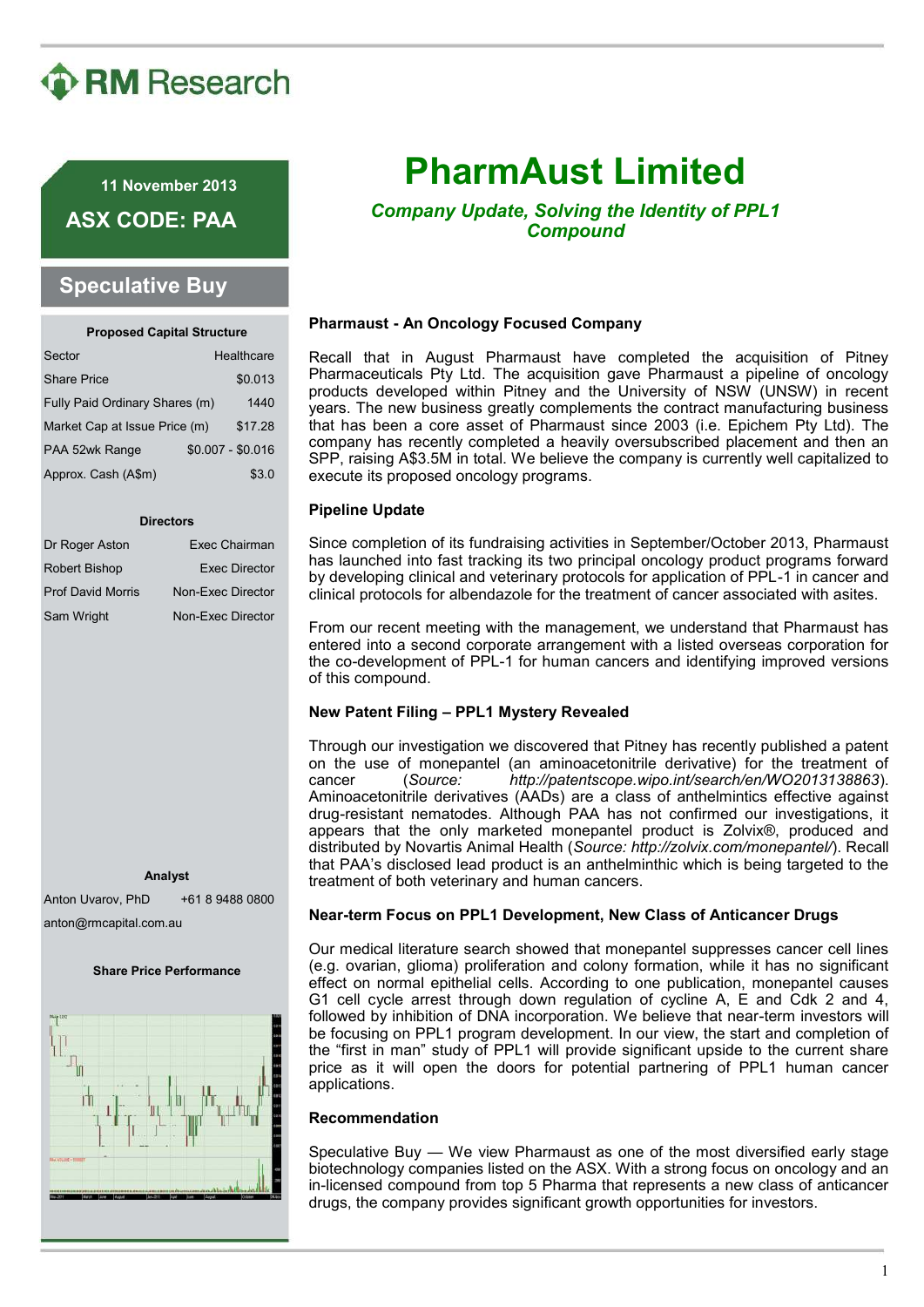# **P RM** Research

## **PharmAust - Investment Summary**

We view PharmAust as one of the most diversified early stage biotechnology companies listed on the ASX. PharmAust core focus will be on developing its own drug discovery intellectual property in different therapeutic areas (Pitney Pharmaceuticals) which will be supplemented by a business that provides highly specialized medicinal and synthetic chemistry contract services (EpiChem Ltd).

We identify three key reasons that in our view make Pharmaust an attractive investment and will ensure shareholders returns. Company's strategy is to reposition drugs and compounds that were previously approved by regulatory bodies into new indications with a primary focus on oncology. As a result the company expects to avoid much of the time, risk and cost associated with the more traditional new drug discovery and development process.

*Shorter Development Times* – company expects that in most cases there will not be a need for an extensive pre-clinical toxicology program. We believe that under these circumstances Pharmaust could move a product from initial work to readiness for regulatory approval within 3-5 years (vs traditionally 7- 10 years). Similarly, long-term human safety studies are less likely to be required for drug compounds that have previously been approved by regulatory authorities for other indications, particularly considering the new applications revolve around late stage or terminal cancer therapies;

*Lower Development Costs* – with the lower requirements for pre-clinical or pilot human safety trials, the cost of taking a repositioned drug through clinical development and approval process should be significantly lower comparing with the cost to develop a new drug;

*Higher Probability of Success* - since the focus of company's product development is on targeting oncology applications of well established drugs (i.e. anthelmintic drugs) and "piggy backing" on existing programs and data developed by major pharmaceutical companies, we expect that the risk of development failure should be significantly less comparing to new drug development. In addition, the Company will only proceed with such products as long as it has established an intellectual property position in terms of a new method of use.

*While Pharmaust are at an early stage of its business model we believe the ultimate exit strategy for company's product portfolio will be an outlicensing opportunity with large pharmaceutical companies. Given todays uncertainties around the macroeconomic environment and access to capital, we have a positive view on that model as it provides lower risk and capital efficiency. We expect increased appreciation of the company's platform and portfolio over the next 12 months as management continues to execute on the clinical development program.*

*Our View*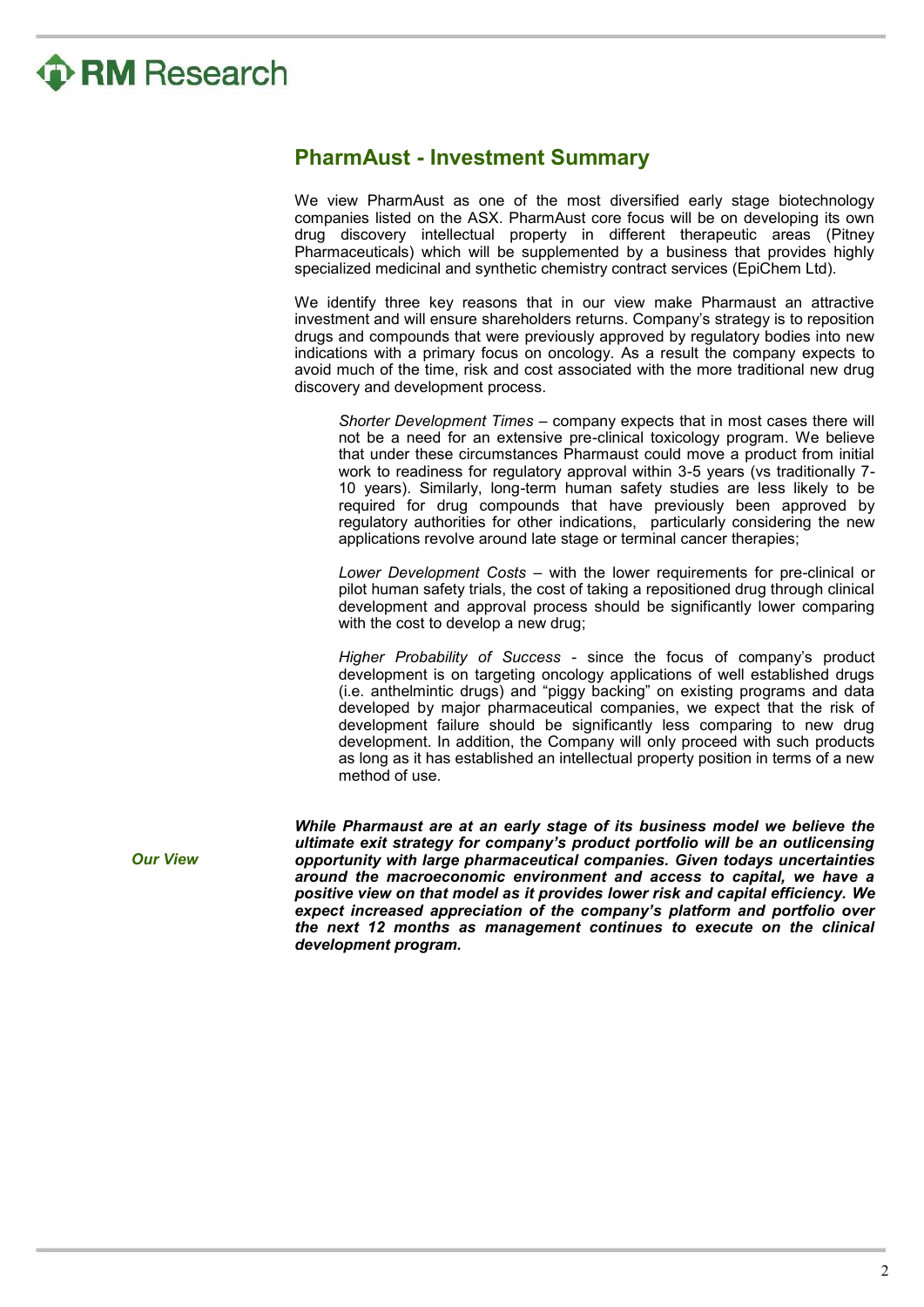

## **Near-term Value Drivers**

Key milestones identified by PAA in their AGM presentation include:

- Initiation of a trial to treat dogs with cancer with PPL-1;
- IND and phase I trial for PPL-1 in humans:
- Second option/licence agreement for human applications of PPL-1;
- Filing an IND for albendazole in ascites;
- Initiation of Phase II/III trials with albendazole in ascites:
- Grow Epichem sales.

## **Risks**

We believe there are several factors that could affect Pharmaust business, its share price and commercial success of its products given the clinical, regulatory, commercial, manufacturing and intellectual property risks associated with its clinical platforms.

*Clinical Risk* – We cannot know with any certainty what the outcome of any of the clinical studies of the drugs that are in development by Pharmaust/Pitney. If the Phase II/III studies of the proposed clinical programs were to fail and not show required efficacy profile, or if an intolerable safety concern were to arise, that would have a significant negative impact on Pharmaust share price.

*Regulatory Risk* – Even if all subsequent clinical trials will be positive, we can not know with any certainty whether or not Pharmaust products will receive regulatory approval in the US or Europe. Without regulatory approval, revenues from the products cannot be generated.

*Commercial/Reimbursement Risk* — To provide significant top-line contributions to PAA we estimate that the products in development will have premium pricing (above \$10K per therapy). Thus the company will be dependent on third-party payers, such as private insurance companies, agreeing to reimburse patients for the costs. If third -party payers and government health administration authorities do not reimburse or limit the amount of reimbursement, sales and revenues from PAAs will be below our and company expectations and could affect share price performance.

*Manufacturing Risk* - It is a core requirement to have sufficient facilities, materials and staff available to manufacture clinical products according to GMP. If company is unable to secure the infrastructure for manufacturing, train appropriate technicians for these facilities, establish required third party relationships (if outsourced), then continued development and any future commercialization of the products may be delayed.

*Intellectual Property Risk* – As with other biotechnology companies, failure to obtain new patents or protect issued patents could negatively impact the PAA's share price.

*Capital Funding Risk* - In order to achieve growth and invest in further technology, the company may need additional equity or debt in the future. There is no assurance that the company will be able to raise such funding when it is required.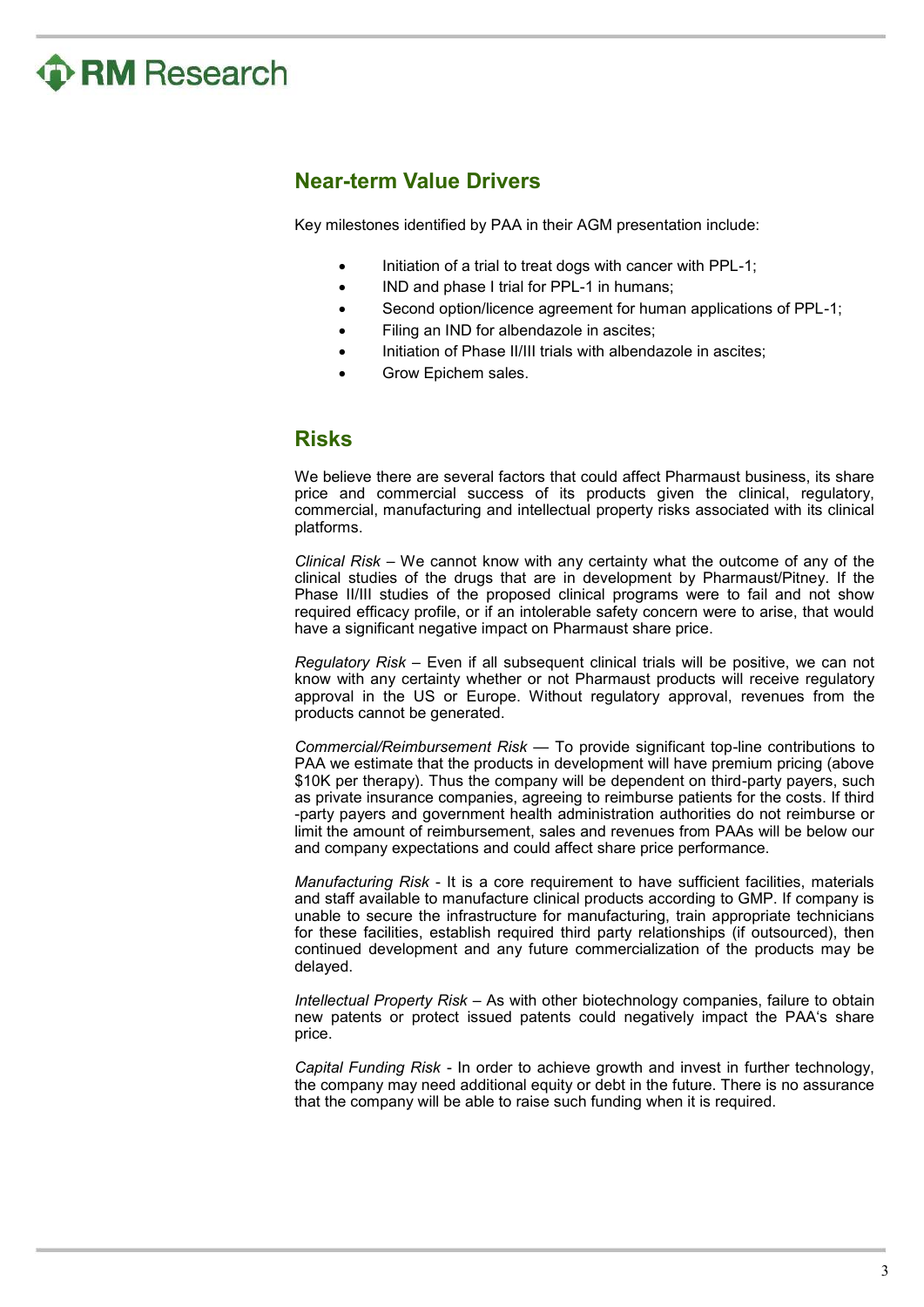

## **Company Management**

#### **Dr Roger Aston BSc (Hons), Ph.D – Executive Chairman**

Dr Aston currently serves as an Executive Chairman of Pharmaust. Roger Aston received his B.Sc. (Hons) Ph.D. degrees from the University of Manchester (1975- 1981) after which he joined the Wellcome Foundation (Beckenham, Kent) (now Glaxo SmithKline). He joined Peptech Limited in Australia (1987) (Arana Limited, acquired by Cephalon Inc.), a publicly listed Company on the Australian Stock Exchange. In 1995 he become CEO of the Peptech Group of companies (Arana). During this period, Roger Aston was also CEO of Cambridge Antibody Technology and subsequently a non-Executive Director of this company. In 1999 he joined Cambridge Drug Discovery Limited as their Executive Chairman and later in that year, he joined the UK Government's Defence Evaluation and Research Agency (now QinetiQ Ltd).

In 2001 Dr Aston Co-founded pSivida Limited (ASX:PVA, NASDAQ:PSDV). During his career, Roger Aston has been closely involved in start-up companies and major pharmaceutical companies. He has had a 'hands on' role in company restructuring, improving effectiveness and productivity in both small and significant businesses (up to 200 personnel). Aspects of his experience include FDA and EU product registration, clinical trials, global licensing agreements, fundraising through private placements, preparation of prospects for a public offering, and a network of contacts.

Dr Aston has also held Directorships/Chairmanships with Clinuvel Limited (ASX:CUV), HalcyGen Limited (now Mayne Pharma Group) (ASX:MYX), Ascent Pharma Health Limited (ASX:APH) recently acquired by Watson Inc, Neurodiscovery Limited (now Oncosil Medical) (ASX:OSL), Biolife Science Limited (acquired by Imugene Limited) (ASX:IMU) and Cynata Incorporated (now Cynata Therapeutics Limited) (ASX:CYP).

During 2007 and 2008, Dr Aston was a member of the AusIndustry Biological Committee advising the Industry Research and Development Board. More recently, Dr Aston was Executive Chairman of Mayne Pharma Group (acquisition of Mayne by Halcygen) from 2009 to 2011 and until recently Feb 12, CEO of Mayne Pharma Group. Dr Aston is currently a director of Regeneus Ltd (ASX:RGS), IDT Limited (ASX:IDT) and is a Chairman of Immuron Limited (ASX:IMC).

### **Robert Bishop - Executive Director**

Robert has 30 years experience in corporate finance and equity capital markets having worked extensively in London and Sydney, first as a lawyer at Linklaters & Paines and Allen, Allen & Hemsley; and then as a stockbroker and investment banker at Ord Minnett, Robert Fleming and, since 1998, at his Sydney based corporate finance business, First Capital Markets. He has extensive experience in the areas of stock market flotation's, licensing and compliance work.

#### **Professor David Morris MB, ChB, FRCS. MD. PhD, FRACS - – Non-Executive Director**

Professor Morris is the Head of Department of Surgery, Faculty of Medicine at St George's Hospital Sydney, University of NSW. Professor Morris is Academic Surgeon and Head of UNSW Department for greater than 20 years with almost 700 peer review publications. Professor Morris has maintained a basic cancer research laboratory for over 20 years and has a demonstrable successful track record in commercializing outcomes of research. Currently. Professor Morris is an active surgical oncologist concentrating on metastatic diseases of liver, lung and peritoneum.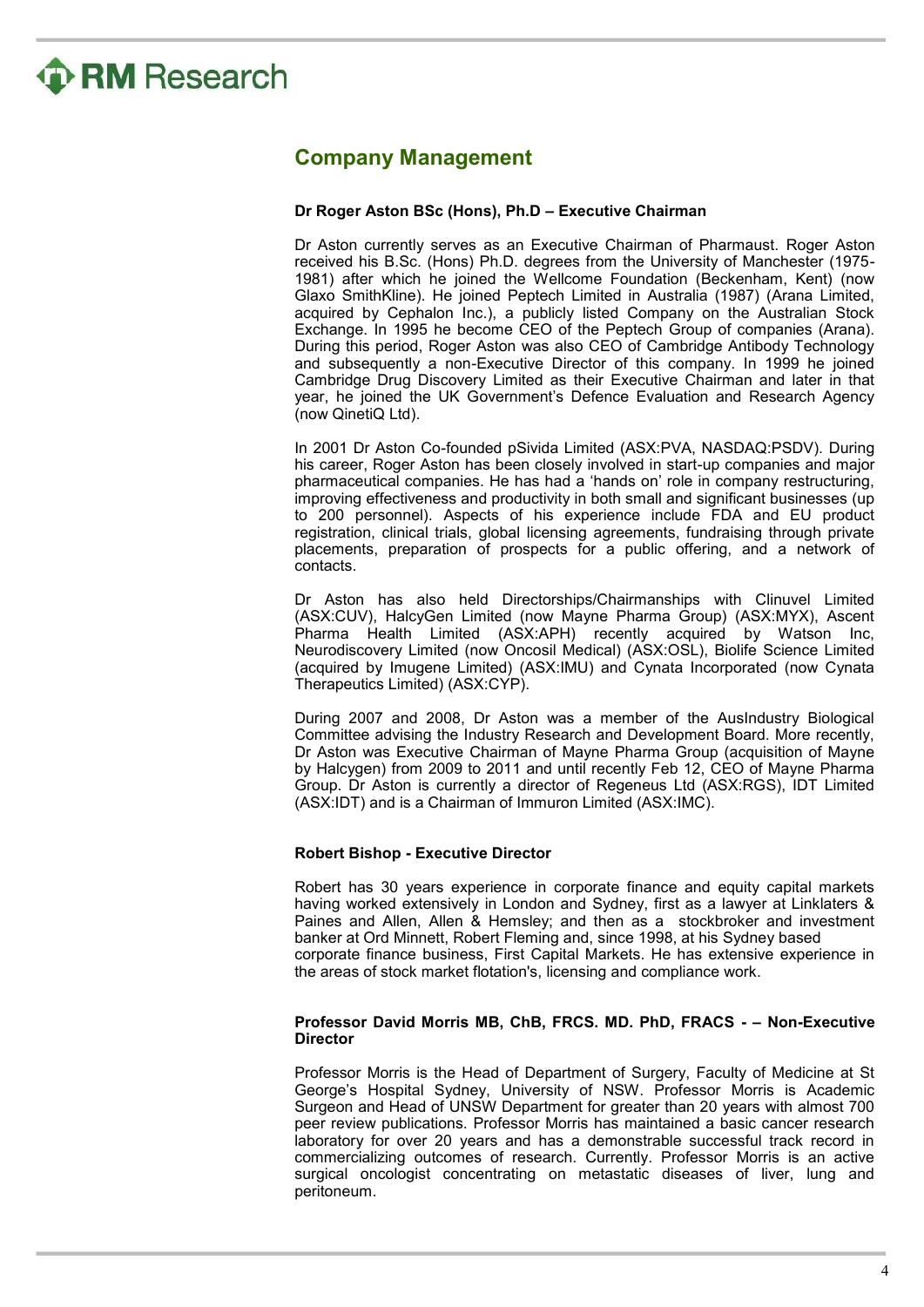

# **Company Management (***continued***)**

### **Mr Sam Wright – Non-Executive Director & Company Secretary**

Sam Wright is experienced in the administration of ASX listed companies, corporate governance and corporate finance. He joined the Company as the Financial Controller in September 2006, was appointed as the Company Secretary in August 2007, and was appointed as a Director in October 2008.

Mr Wright has over fifteen years experience in the pharmaceutical, biotech and healthcare industry and is a member of the Australian Institute of Company Directors, the Financial Services Institute of Australasia, and the Chartered Secretaries of Australia.

Mr Wright is currently Company Secretary of ASX listed companies, Buxton Resources Limited, Cove Resources Limited and Structural Monitoring Systems plc. He is also Company Secretary for unlisted public company, Tropiglas Technologies Limited.

He is the director of Perth-based corporate advisory firm Straight Lines Consultancy, specialising in the provision of corporate services to public companies.